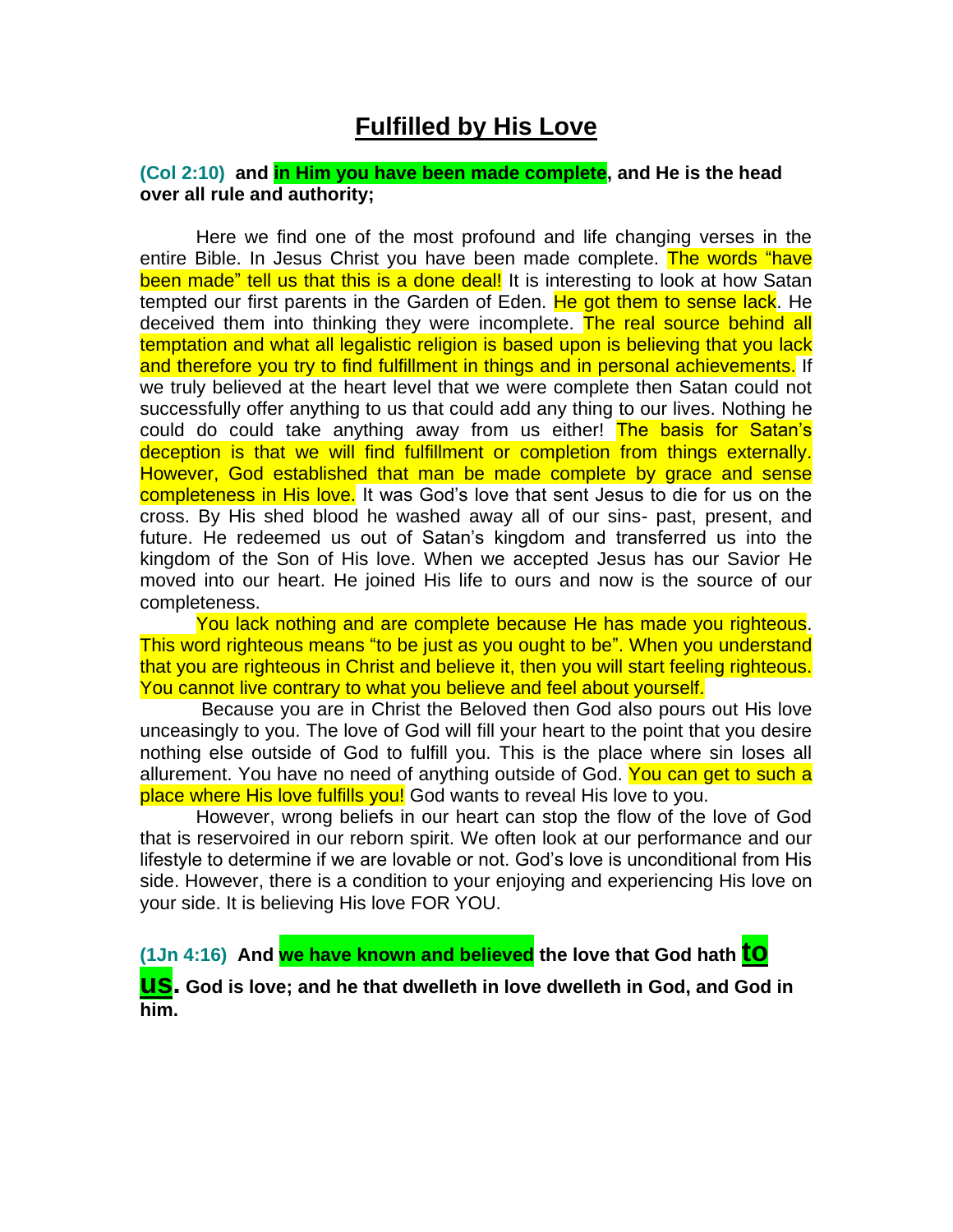It is one thing to know about God's love but it is another to believe it in your heart!

**Eph 3:16 That he would grant you, according to the riches of his glory, to be strengthened with might by his Spirit in the inner man;** 

- **Eph 3:17 That Christ may dwell in your hearts by faith; that ye, being rooted and grounded in love,**
- **Eph 3:18 May be able to comprehend with all saints what** *is* **the breadth, and length, and depth, and height;**
- **Eph 3:19 And to know the love of Christ, which passeth knowledge, that ye might be filled with all the fullness of God.**

Paul prayed for the saints at Ephesus that they would get a revelation of God's love for them. Not only that they would know about the love of God, but experience it!

Christ lives in us because we are saved, but Christ wants to **dwell** in our hearts. This Greek word translated "dwell" means to settle down and spread out! It means to take complete residence. Jesus not only wants to live in your spirit but he wants to spread out into your thinking, emotions, and will. He wants to live in your words and actions! How does this happen? **He dwells in our hearts by faith**. Our heart must see ourselves as God's sees us in order to experience Christ's dwelling presence expand in our lives. The heart is the place and seat of self. What we believe in our heart is how you see ourselves. Our heart has eyes. It is where we see God and ourselves.

Do you see yourself loved by God? Do you see yourself has righteousjust as you ought to be? I know what you have been taught, but what do you believe in your heart? What we believe in our heart is revealed in our words and actions. **We do not really believe we are complete and righteous if we are addicted to anything but Jesus**. It is interesting to note that the word "addiction" comes from the word *adikia* **which literally means not righteousness!** It is impossible to believe we are loved by God and that we are righteous-just as we ought to be and live in unrighteousness! It is not possible. We must renew and persuade our hearts of God's love for us and His view of us in order to see our lives filled by Christ. We are complete in Christ but it is by believing and experiencing the love of Christ that we will experience all the fullness of God in our life. God says we are full and complete; now it is up to us to believe and let Christ spread out in our lives! We can be fulfilled by His love.

Points to ponder:

- 1. Do you believe in your heart that you are just as you ought to be in God's sight? What is the basis for your answer?- God's Word or your experience-past or present?
- 2. How is God's love different than the love your parents showed you? Is your view of God's love in line with the Bible?